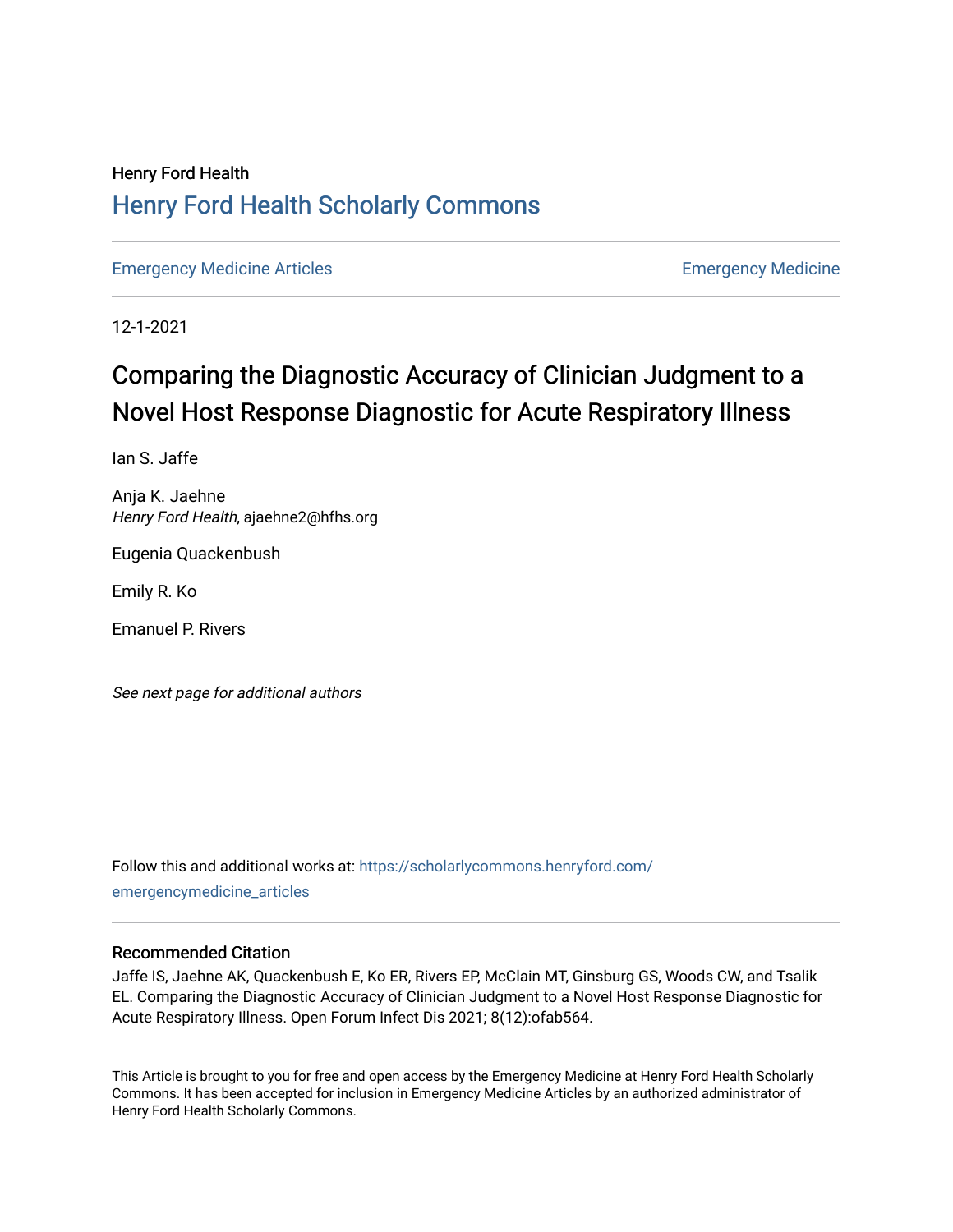# Authors

Ian S. Jaffe, Anja K. Jaehne, Eugenia Quackenbush, Emily R. Ko, Emanuel P. Rivers, Micah T. McClain, Geoffrey S. Ginsburg, Christopher W. Woods, and Ephraim L. Tsalik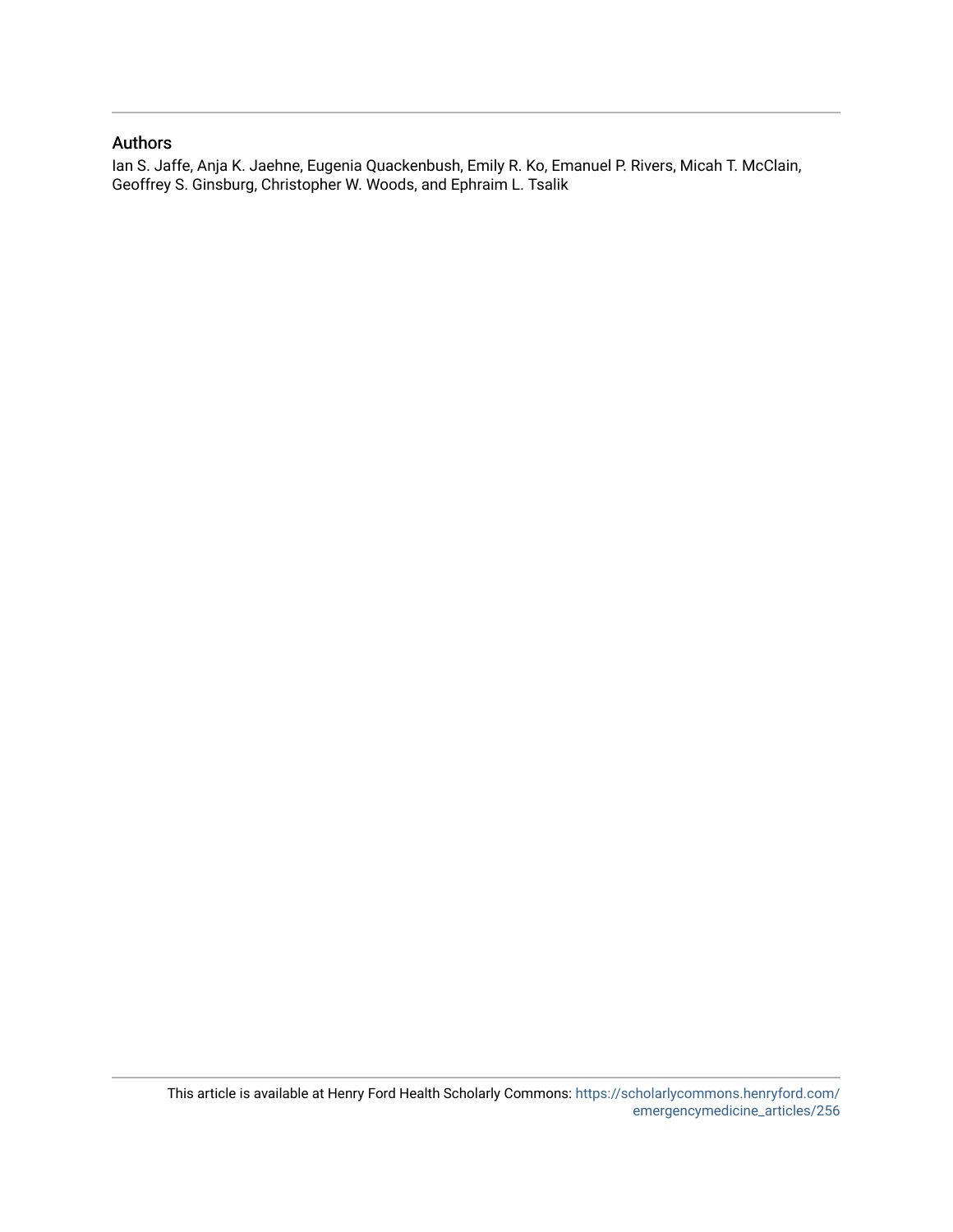MAJOR ARTICLE

<span id="page-2-3"></span>

# Comparing the Diagnostic Accuracy of Clinician Judgment to a Novel Host Response Diagnostic for Acute Respiratory Illness

lan S. Jaffe,<sup>[1](#page-2-0)</sup> Anja K. Jaehne,<sup>[2](#page-2-1)</sup> Eugenia Quackenbush,<sup>[3](#page-2-2)</sup> Emily R. Ko,<sup>1</sup> Emanuel P. Rivers,<sup>2</sup> Micah T. McClain,<sup>1[,4](#page-2-3)</sup> Geoffrey S. Ginsburg,<sup>1</sup> Christopher W. Woods,<sup>1,4</sup> **and Ephraim L. Tsalik[1](#page-2-0)[,5](#page-2-4)**

<span id="page-2-4"></span><span id="page-2-2"></span><span id="page-2-1"></span><span id="page-2-0"></span><sup>1</sup>Duke Center for Applied Genomics & Precision Medicine, Department of Medicine, Duke University School of Medicine, Durham, North Carolina, USA, <sup>2</sup>Department of Emergency Medicine, Henry Ford Hospital, Wayne State University, Detroit, Michigan, USA, <sup>3</sup>Department of Emergency Medicine, University of North Carolina Medical Center, Chapel Hill, North Carolina, USA, <sup>4</sup>Medical Service, Durham Veterans Affairs Health Care System, Durham, North Carolina, USA, and <sup>5</sup>Emergency Medicine Service, Durham Veterans Affairs Health Care System, Durham, North Carolina, USA

*Background.* Difficulty discriminating bacterial from viral infections drives antibacterial misuse. Host gene expression tests discriminate bacterial and viral etiologies, but their clinical utility has not been evaluated.

*Methods.* Host gene expression and procalcitonin levels were measured in 582 emergency department participants with suspected infection. We also recorded clinician diagnosis and clinician-recommended treatment. These 4 diagnostic strategies were compared with clinical adjudication as the reference. To estimate the clinical impact of host gene expression, we calculated the change in overall Net Benefit (∆NB; the difference in Net Benefit comparing 1 diagnostic strategy with a reference) across a range of prevalence estimates while factoring in the clinical significance of false-positive and -negative errors.

*Results.* Gene expression correctly classified bacterial, viral, or noninfectious illness in 74.1% of subjects, similar to the other strategies. Clinical diagnosis and clinician-recommended treatment revealed a bias toward overdiagnosis of bacterial infection resulting in high sensitivity (92.6% and 94.5%, respectively) but poor specificity (67.2% and 58.8%, respectively), resulting in a 33.3% rate of inappropriate antibacterial use. Gene expression offered a more balanced sensitivity (79.0%) and specificity (80.7%), which corresponded to a statistically significant improvement in average weighted accuracy (79.9% vs 71.5% for procalcitonin and 76.3% for clinician-recommended treatment; *P* < .0001 for both). Consequently, host gene expression had greater Net Benefit in diagnosing bacterial infection than clinician-recommended treatment (∆NB = 6.4%) and procalcitonin (∆NB = 17.4%).

*Conclusions.* Host gene expression–based tests to distinguish bacterial and viral infection can facilitate appropriate treatment, improving patient outcomes and mitigating the antibacterial resistance crisis.

**Keywords.** bacterial infection; clinical decision-making; gene expression; procalcitonin; diagnostic test.

Acute respiratory illness (ARI) is one of the most common complaints seen in emergency department (ED) and outpatient settings but remains difficult to treat accurately [\[1](#page-8-0)–[4\]](#page-9-0). Possible causes of ARI include bacterial infection, viral infection, bacterial/viral co-infection, and noninfectious etiologies, such as asthma, allergic rhinitis, postinfection cough, and chronic obstructive pulmonary disease (COPD) [[5](#page-9-1)]. Diagnostic uncertainty leads to prolonged ED visits and improper antibiotic use due to concerns about missing bacterial infection, which has the unintended consequence of driving antibacterial resistance, worsening health outcomes, and increasing costs [[6](#page-9-2)[–11\]](#page-9-3). Even with recent improvements in antibiotic stewardship, 30%

**Open Forum Infectious Diseases®2021**

of prescribed antibacterials in the United States are considered inappropriate [\[12](#page-9-4)]. Conversely, knowing when to appropriately give antibacterials and antivirals like oseltamivir is important as early intervention can significantly reduce morbidity and mortality [[13,](#page-9-5) [14](#page-9-6)].

In recent years, emerging technologies have made host response–based diagnostics a viable option to discriminate bacterial, viral, and noninfectious illness [[15\]](#page-9-7). Initially, procalcitonin was examined as a diagnostic biomarker for bacterial infections, but multigene transcriptional panels have proven superior at discriminating bacterial from viral etiologies and even predicting disease before clinical symptoms [[16](#page-9-8)[–21\]](#page-9-9). We previously discovered a host gene expression signature that differentiates bacterial ARI, viral ARI, and noninfectious illness with an overall accuracy of 87% when compared with expert adjudications [[22\]](#page-9-10). This host response signature has also been developed into a rapid research use–only test (45 minutes) providing accurate discrimination of bacterial and viral etiologies directly from a blood sample [[23](#page-9-11)].

Received 8 October 2021; editorial decision 25 October 2021; accepted 2 November 2021; published online 10 November 2021.

Correspondence: Ephraim Tsalik, MD, MHS, PhD, DUMC 102359, Durham, NC 27710 ([e.t@](mailto:e.t%40duke.edu?subject=) [duke.edu](mailto:e.t%40duke.edu?subject=)).

Published by Oxford University Press on behalf of Infectious Diseases Society of America 2021. This work is written by (a) US Government employee(s) and is in the public domain in the US. https://doi.org/10.1093/ofid/ofab564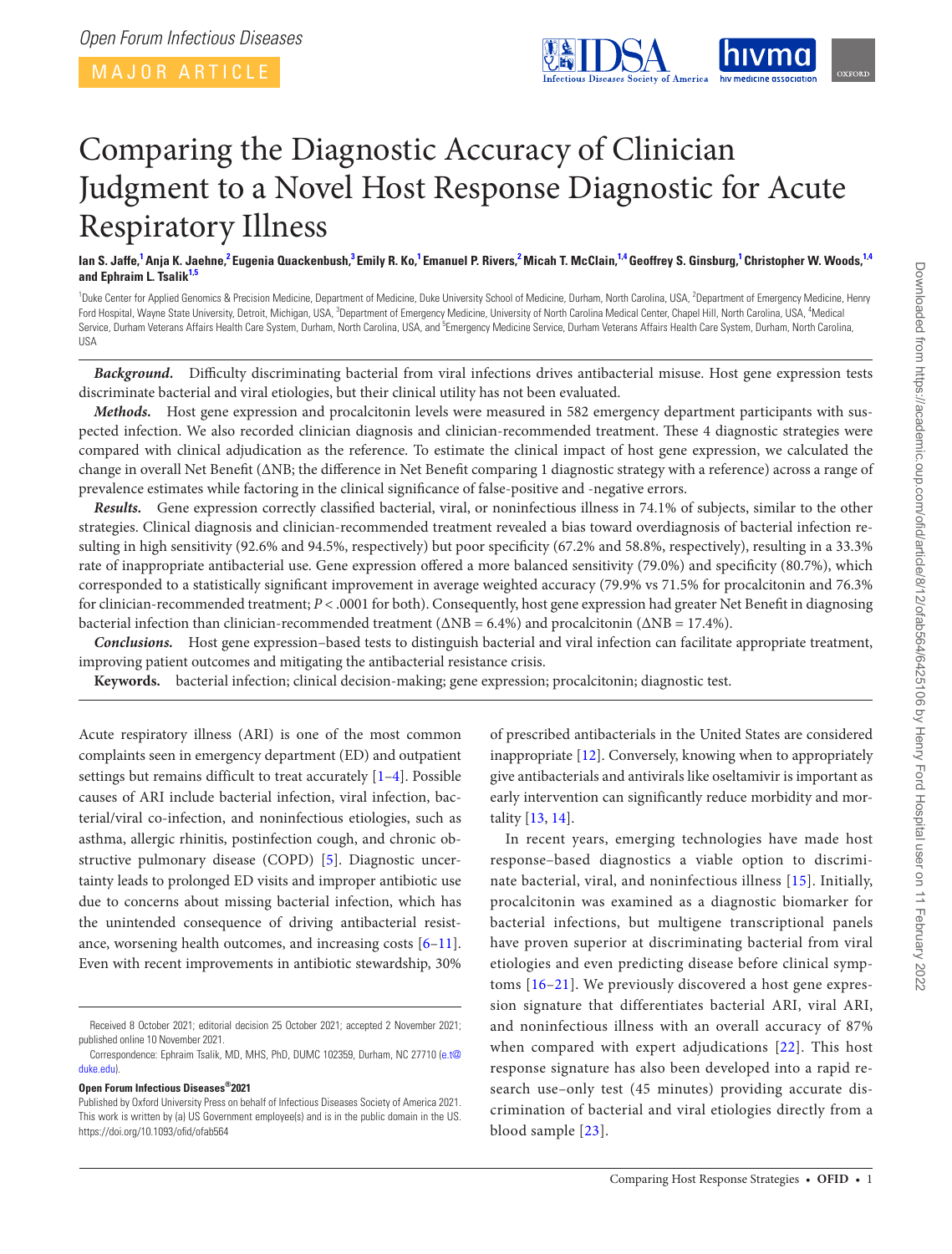Whereas clinical utility is best measured using prospective clinical trials, a retrospective approach affords a readily available estimate of potential clinical utility. We present evidence from a large population of ED patients showing that a host gene expression test can augment current clinical practice to improve diagnostic accuracy and clinical care. This is the first such analysis to retrospectively define the potential clinical impact of a transcriptional biomarker for bacterial/viral discrimination in ARI.

# **METHODS**

# **Patient Consent**

All studies were approved by relevant institutional review boards and in accordance with the Declaration of Helsinki. All subjects or their legally authorized representatives provided written informed consent.

## **Study Design**

Subjects analyzed in this study derived from a prior publication evaluating host gene expression measured using quantitative reverse transcription polymerase chain reaction (qRT-PCR) on a research use–only BioFire system [[23\]](#page-9-11). That study reported results for 623 participants. However, this study focused on 582 after excluding those with inadequate medical record information, fungal infection, or incomplete data. Details regarding enrollment criteria and study sites can be found in the Supplementary Methods.

#### **Reference Standard**

As previously described, expert adjudications served as the reference standard [[23\]](#page-9-11). Two independent adjudications were conducted by emergency medicine, infectious disease, pulmonary/critical care, or hospital medicine specialists using patient charts and additional microbiological test data that were reviewed retrospectively. This included clinical data (notes, laboratory testing, subject-reported symptoms, and radiology, as available) from the enrollment and follow-up visits [[22](#page-9-10)]. Supplemental etiology testing included the BinaxNOW *S. pneumoniae* urinary antigen test (Alere) and multiplex respiratory pathogen testing (ResPlex V2.0, Qiagen; Respiratory Viral Panel, Luminex; or Respiratory Pathogen Panel, Luminex). As such, adjudicators had access to more information than would be available to clinicians in real time. Subjects were classified as having a bacterial infection, viral infection, bacterial–viral co-infection, or a noninfectious process. Disagreements were reconciled by panel review consisting of at least 3 adjudicators. Subjects adjudicated as bacterial–viral co-infection were treated as bacterial, as both would lead to antibacterial therapy [[24](#page-9-12)]. Adjudications were blind to any host gene expression data and procalcitonin concentrations, which were not available at the enrolling institutions during the study period.

# **Biosignature Creation and Probability Determination**

No new gene expression or procalcitonin data were generated for this analysis. Instead, we relied upon data generated in previously published research. Details regarding measurement of the host gene expression signature and procalcitonin can be found in the Supplementary Methods. We used the established procalcitonin threshold of >0.25 µg/L to denote a bacterial infection [[25\]](#page-9-13). Probabilities for bacterial, viral, and noninfectious illness using the gene expression test were determined by the predictive algorithm as previously published [\[23](#page-9-11)]. Host gene expression samples were classified as bacterial, viral, co-infection, or noninfectious illness based on whether the predicted probabilities of bacterial and viral infection exceeded the specified thresholds [\[23](#page-9-11)].

# **Medical Record Review**

Medical records were reviewed to extract the variables listed in [Supplementary Table 1.](http://academic.oup.com/ofid/article-lookup/doi/10.1093/ofid/ofab564#supplementary-data) This included the clinician's documented diagnosis (bacterial, viral, noninfectious, inconclusive, or unknown). The clinician-diagnosed etiology was considered inconclusive if the clinician diagnosis was a symptom (eg, cough) or included multiple unresolved diagnoses of distinct etiologies (eg, bacterial pneumonia vs viral upper respiratory infection). Visit outcome (treated and released, admitted, or deceased), length of hospitalization, and length of intensive care unit stay were also recorded, if applicable. Clinician treatment was categorized as antiviral or antibacterial. The same information was collected for any other health care visits 30 days before and after enrollment.

# **Statistical Analysis**

Statistical analysis was conducted in R, version 3.6 (Foundation for Statistical Computing, Vienna, Austria). The 4 diagnostic strategies were (1) clinician diagnosis, (2) clinicianrecommended treatment, (3) procalcitonin-defined etiology (bacterial vs nonbacterial), and (4) host gene expression– based diagnosis (bacterial, viral, co-infection, or no infection). These were all compared with the expert panel adjudication as the reference standard [\(Figure 1](#page-4-0)). "Inconclusive" cliniciandiagnosed etiologies (ie, cases in which the clinician only provided a differential diagnosis) were assigned an etiology based on the clinician-recommended treatment (eg, prescription for antibacterials would classify the subject as having a bacterial infection diagnosis).

Sensitivity and specificity were calculated using adjudication as the reference standard and compared using McNemar's test. Average weighted accuracy (AWA)—a metric of test utility accounting for the relative importance of sensitivity and specificity in a range of disease prevalence—was calculated for bacterial and viral discrimination as previously described [\[24](#page-9-12)]. Based on a previously reported clinician survey, a relative importance of 0.25 (indicating that sensitivity is 4 times more important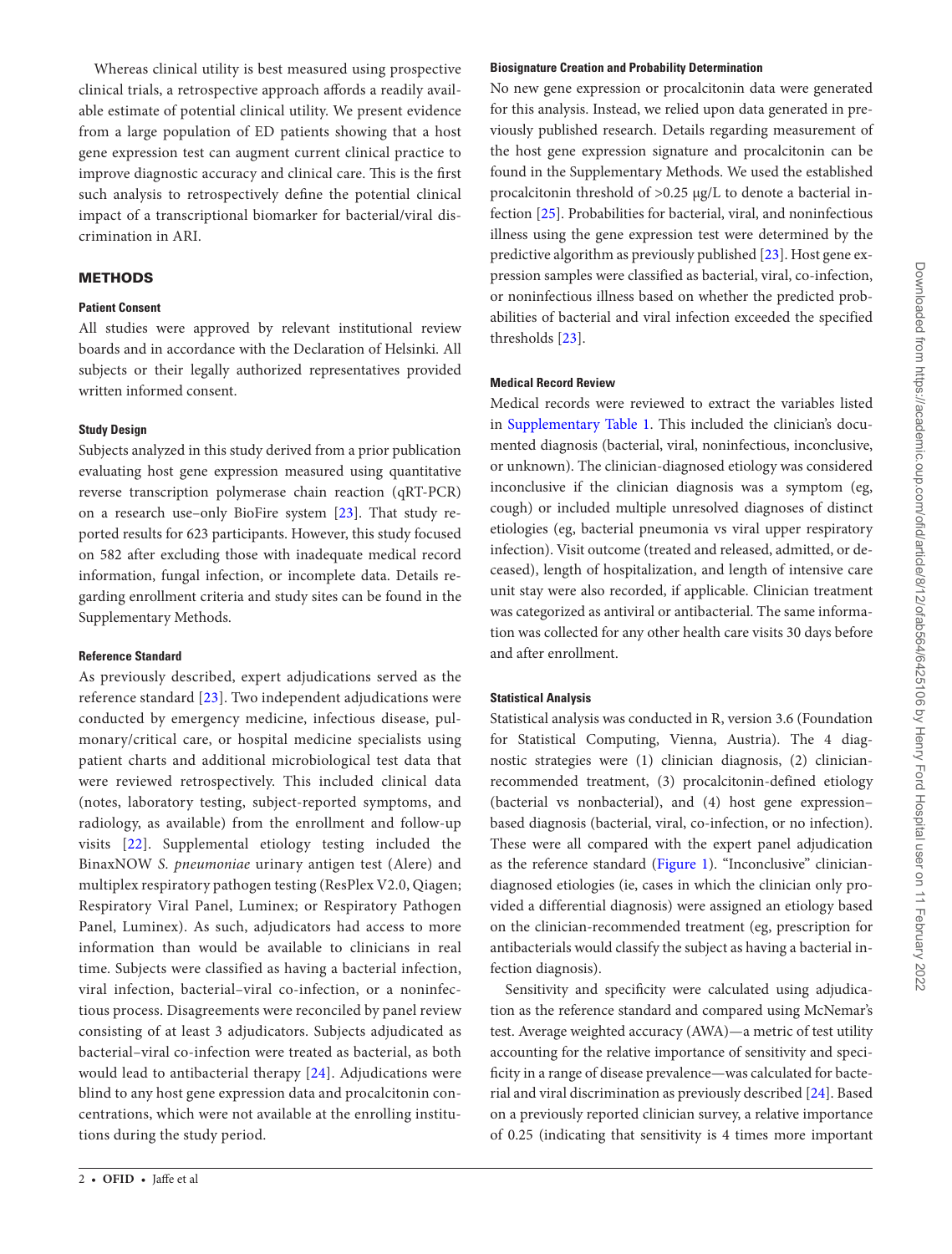

<span id="page-4-0"></span>Figure 1. Summary of major diagnostic approaches. Blinded expert adjudications were used as the reference standard to compare performance characteristics of 4 strategies. The arrows denote the 4 diagnostic strategies where expert adjudication served as the reference standard. The clinician diagnosis was based on the clinician's assessment and discharge diagnosis documented in clinical notes. Clinician-recommended treatment was defined as bacterial if antibacterial drugs were prescribed, viral if antiviral drugs or supportive care was prescribed, or noninfectious if a noninfectious disease process was treated. The host gene expression test results were based on probability thresholds for bacterial vs nonbacterial infection and viral vs nonviral infection. Procalcitonin concentrations >0.25 μq/L were considered to indicate a bacterial infection.

than specificity) and a prevalence estimate of 10%–30% were used to compute bacterial AWA [\[24\]](#page-9-12). For viral AWA, a relative importance of 2 (indicating that specificity is twice as important as sensitivity) and a prevalence estimate of 50%–80% were used. Immunocompetent and immunocompromised subjects were also compared with respect to overall accuracy, sensitivity, and specificity using Barnard's exact test. Change in Net Benefit (∆NB) was calculated as previously described, using the same relative importance and prevalence estimates as for AWA [\[26](#page-9-14), [27\]](#page-9-15). Net Benefit (NB) incorporates a relative weighting of severity for false negatives and false positives to estimate the percentage of patients benefiting from using a new diagnostic as the sole means of diagnosing an illness. NB is defined as True Positives + True Negatives – (False Negatives  $\times$  Harm<sub> $EN$ </sub>) – (False Positives  $\times$  Harm<sub>FP</sub>), where the Harm<sub>FN</sub> is the harm of an individual going untreated (Profit/Loss ratio) and  $\text{Harm}_{\text{FP}}$  is its reciprocal [[27\]](#page-9-15). In short,  $NB = TP + TN - FN\left(\frac{P}{L}\right) - FP\left(\frac{L}{P}\right)$ . The ∆NB is the difference in Net Benefit when comparing 1 diagnostic strategy to a reference.

# RESULTS

#### **Cohort Characteristics**

The study cohort of 582 subjects was 52.4% female, 51.2% White, 45.0% Black/African American, and 3.8% other selfreported race, with a mean age (range) of 47.5 (14–94) years. Demographics of subjects grouped by expert-adjudicated eti-ology are shown in [Supplementary Table 2](http://academic.oup.com/ofid/article-lookup/doi/10.1093/ofid/ofab564#supplementary-data). There were 115 subjects (19.8%) who had additional visits with a health care provider for the same illness within 30 days of enrollment. A medical history of lung disease was present in 226 (38.8%) subjects (most commonly asthma [17.4%] and COPD [11.2%]). Clinical adjudication assigned 271 (46.6%) subjects as having a bacterial infection (including 62 bacterial–viral co-infections), 208 (35.7%) with a viral infection, and 103 (17.7%) with a noninfectious illness. Viral infections had the lowest hospital admission rates (20.7%) and shortest mean length of stay (1.1 days). The majority (60.5%) of subjects admitted with viral etiologies had a history of noninfectious respiratory illness such as asthma or COPD and were older than subjects who were treated and released (mean, 52 vs 40 years; *P* < .0001). Conversely, subjects with bacterial infections and noninfectious illness had high admission rates (69.4% and 66.0%, respectively) and longer mean lengths of stay (5.8 days and 4.6 days, respectively). Of the subjects admitted, 6 died during their hospital admission (5 with bacterial etiologies and 1 with a noninfectious etiology).

# **Diagnostic Performance**

Clinician diagnosis, treatment plan, host gene expression, and procalcitonin were compared with adjudication as the reference standard [\(Table 1\)](#page-5-0). As adjudicators had access to more clinical information including supplemental microbiological testing, results from clinically ordered cultures, and follow-up assessments, it was felt that adjudicator assignments were more accurate than clinical diagnoses made in real time. Clinicians diagnosed 75.4% of subjects with the correct etiology but reduced their diagnostic accuracy to 72.2% as reflected by their treatment plans. This treatment incongruent with the diagnosis was largely due to clinicians prescribing antibacterials despite diagnosing a viral or noninfectious condition. Clinicians showed a strong sensitivity bias toward diagnosing and treating bacterial infections, at the expense of bacterial specificity and viral sensitivity. Using clinician-recommended treatment as the source of diagnostic information, clinicians had 94.5% sensitivity (95% CI, 91.0%–96.9%) and 58.8% specificity (95% CI, 53.1%–64.4%) for bacterial etiologies. The converse was true with respect to viral infection diagnosis: 52.4% sensitivity (95% CI, 45.4%–59.4%) and 96.3% specificity (95% CI, 93.8%–98.0%).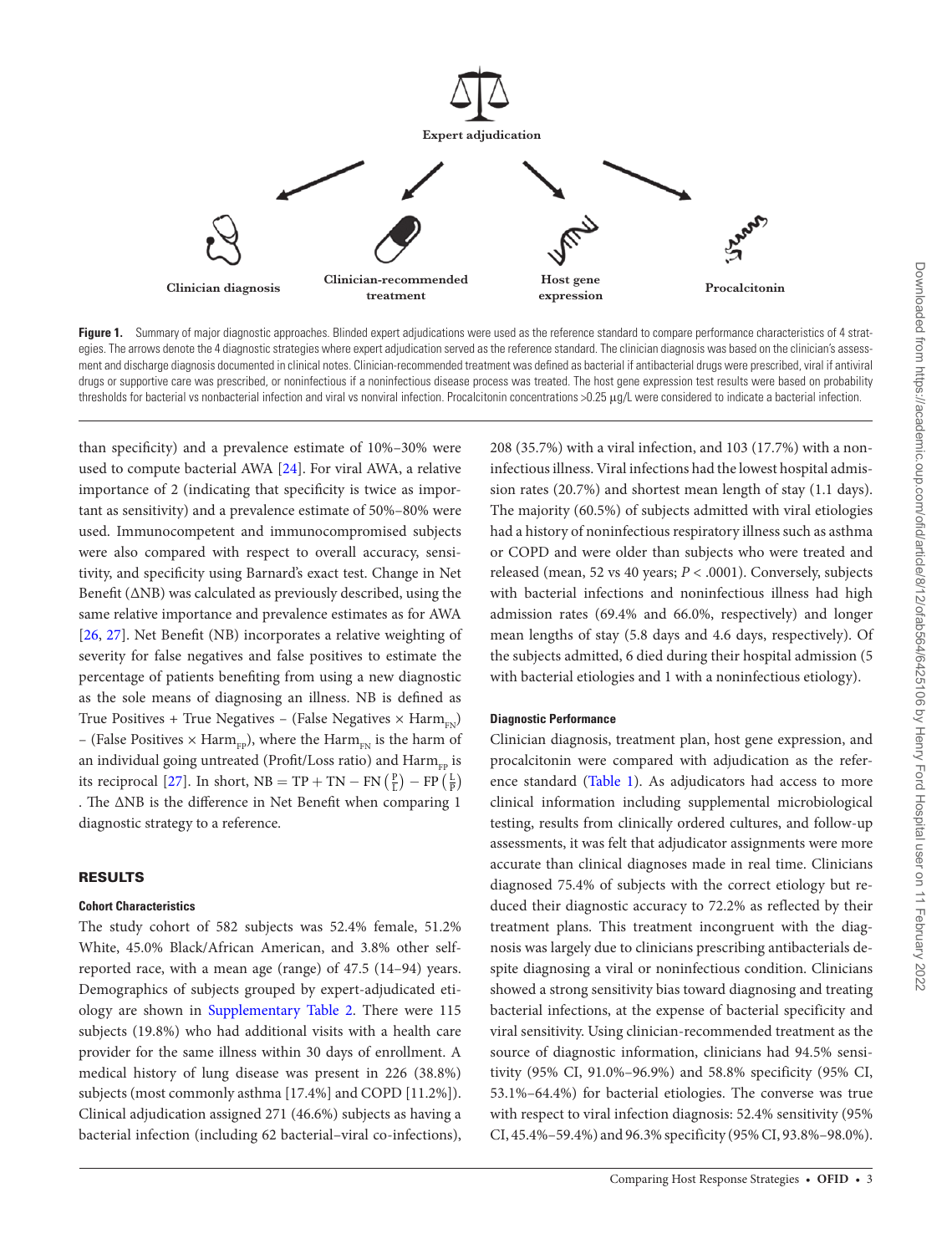#### <span id="page-5-0"></span>**Table 1. Comparison of Diagnostic Test Performance**

| Test or Approach ( $n = 582$ )  | Overall Ac-<br>curacy, % | <b>Bacterial Sen-</b><br>sitivity, % | Bacterial<br>Specificity, %             | Bacterial<br>AWA, %             | Viral Sensi-<br>tivity, %      | Viral Speci-<br>ficity, %            | Viral AWA, %                    |
|---------------------------------|--------------------------|--------------------------------------|-----------------------------------------|---------------------------------|--------------------------------|--------------------------------------|---------------------------------|
| Host gene expression            | 74.1                     | $79.0^a$<br>$(73.6 - 83.7)$          | $807$ <sub>b,c</sub><br>$(75.9 - 85.0)$ | $79.9^{a,b}$<br>$(76.6 - 83.1)$ | $760^{b,d}$<br>$(69.6 - 81.6)$ | 86.4<br>$(82.5 - 89.7)$              | $81.3^{b,c}$<br>$(77.9 - 84.6)$ |
| Procalcitonin                   | 72.2                     | 56.8<br>$(50.7 - 62.8)$              | 85.5<br>$(81.1 - 89.3)$                 | 71.5<br>$(68.0 - 75.0)$         |                                |                                      |                                 |
| Clinician diagnosis             | 75.4                     | 92.6 <sup>e</sup><br>$(88.8 - 95.4)$ | 67.2<br>$(61.7 - 72.4)$                 | 79.7<br>$(76.6 - 82.7)$         | 60.6<br>$(53.6 - 67.3)$        | $94.9^{\circ}$<br>$(92.2 - 96.9)$    | 78.2<br>$(74.7 - 81.6)$         |
| Clinician-recommended treatment | 72.2                     | $94.5^{\circ}$<br>$(91.0 - 96.9)$    | $58.8(53.1 -$<br>64.4                   | 76.3<br>$(73.2 - 79.4)$         | 52.4<br>$(45.4 - 59.4)$        | 96.3 <sup>e</sup><br>$(93.8 - 98.0)$ | 74.9<br>$(71.4 - 78.3)$         |

All values are shown with 95% CIs.

Abbreviation: AWA, average weighted accuracy.

<span id="page-5-1"></span>a *P* < .0001 compared with procalcitonin.

<span id="page-5-2"></span>b *P*< .0001 compared with clinician-recommended treatment.

<span id="page-5-3"></span> $\degree P$  < .0001 compared with clinician diagnosis.

d *P* < .001 compared with clinician diagnosis.

<span id="page-5-4"></span>e *P* < .0001 compared with host gene expression.

As a result of this propensity to overdiagnose and overtreat bacterial infections, clinicians prescribed antibacterials inappropriately to 128 subjects adjudicated as having viral etiologies (22.0% of all subjects and 33.3% of subjects who received antibiotics).

In contrast, host gene expression had more balanced performance characteristics for the diagnosis of bacterial infection: 79.0% sensitivity (95% CI, 73.6%–83.7%) and 80.7% specificity (95% CI, 75.9%–85.0%). Sensitivity and specificity were also more balanced using host gene expression to diagnose viral infections as compared with clinician diagnosis and treatment: 76.0% sensitivity (95% CI, 69.6%–81.6%) and 86.4% specificity (95% CI, 82.5%–89.7%). In terms of bacterial AWA, host gene expression had the best diagnostic performance of all the approaches, with a bacterial AWA of 79.9% (95% CI, 76.6%–83.1%) compared with clinician diagnosis (79.7%; 95% CI 76.6%–82.7%;  $P = .70$ ) and clinician treatment (76.3%; 95%) CI,  $73.2\% - 79.4\%$ ;  $P < .00001$ ). Similar results were seen for viral illness, with host gene expression having the highest viral AWA of all the approaches at 81.3% (95% CI, 77.9%–84.6%). This was significantly better than clinician diagnosis (viral AWA, 78.2%; 95% CI, 74.7%–81.6%; *P* < .00001) and clinicianrecommended treatment (viral AWA, 74.9%; 95% CI, 71.4%–  $78.3\%; P < .00001).$ 

Meanwhile, procalcitonin performed worse than all other diagnostic approaches on every measure. Notably, procalcitonin had the lowest bacterial sensitivity of all the assays, 56.8% (95% CI, 50.7%–62.8%), with a corresponding specificity of 85.5% (95% CI, 81.1%–89.3%), both significantly worse than host gene expression ( $P < .0001$ ). The AWA for bacterial infection was 71.5% (95% CI, 68.0%–75.0%), which was significantly worse than clinician diagnosis, clinician-recommended treatment, and host gene expression (*P* < .00001 for all 3. Overall, of the 4 diagnostic approaches (clinician diagnosis, clinician-recommended treatment, host gene expression, and procalcitonin), host gene

expression had the highest AWA for discriminating viral and bacterial infections.

We then evaluated these diagnostic strategies in subjects with  $(n = 57)$  or without  $(n = 525)$  immunocompromising conditions [\(Table 2\)](#page-6-0). The overall accuracies were similar for the 2 groups using both host gene expression and procalcitonin. Although accuracies were lower among immunocompromised subjects using clinician diagnosis (64.9% vs 76.6%) and clinicianrecommended treatment (64.9% vs 73.0%), the difference was not statistically significant. Differences were also observed for sensitivity and specificity, which in some cases were statistically significant, as noted in [Table 2](#page-6-0).

## **Change in Net Benefit**

In order to estimate the clinical impact of host response strategies, we calculated the change in overall Net Benefit (∆NB). At a basic level, this value represents the percentage of patients who would benefit from a new diagnostic strategy as compared with current practice. For classifying bacterial etiologies, the base case scenario assumed a 20% prevalence of bacterial etiologies and a relative importance value (*r*) of 0.25 based on the same assumptions made when calculating AWA. In this scenario, host gene expression provided an improvement over clinician-recommended treatment with a ∆NB of 6.4%. In this scenario, host gene expression also provided an overall Net Benefit improvement over procalcitonin (∆NB = 17.4%). With respect to viral ARI, the base case assumed a viral prevalence of 65% and an *r* value of 2. Host gene expression showed an improvement over clinician-recommended treatment with a ∆NB 12.6%. We did not calculate a ∆NB for procalcitonin pertaining to viral infection as procalcitonin is unable to differentiate viral from noninfectious illness.

We performed sensitivity analyses to evaluate the impact of prevalence as well as relative importance, *r*, on ∆NB for the 3 main comparisons (bacterial ∆NB of gene expression vs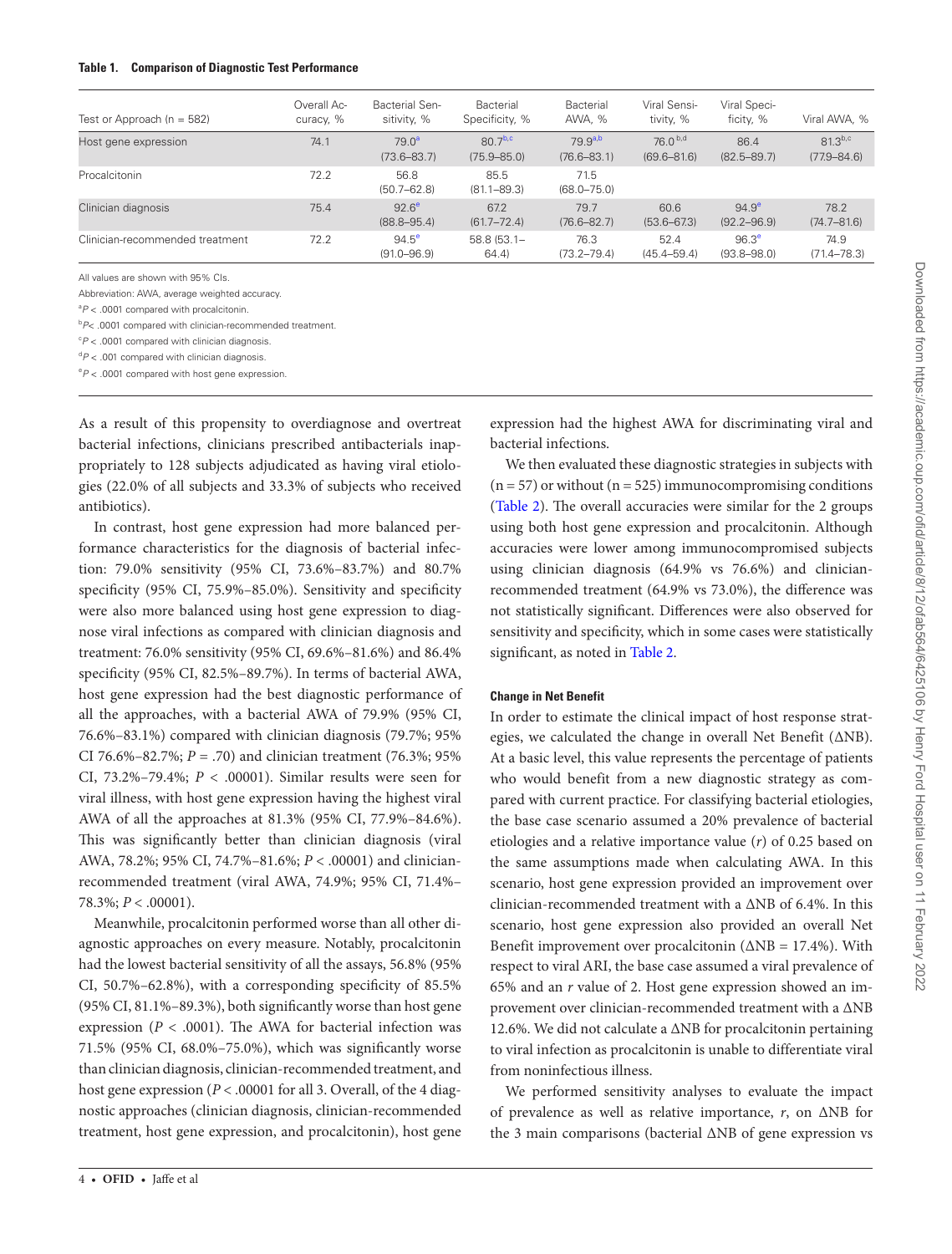<span id="page-6-0"></span>

|  |  |  |  | Table 2. Comparison of Diagnostic Performance in Immunocompromised and Immunocompetent Subjects |
|--|--|--|--|-------------------------------------------------------------------------------------------------|
|--|--|--|--|-------------------------------------------------------------------------------------------------|

| Approach                           | Immune Status                   | Overall Ac-<br>curacy, % | Bacterial<br>Sensitivity, % | Bacterial<br>Specificity, %          | Bacterial<br>AWA, %     | Viral Sensi-<br>tivity, %   | Viral Speci-<br>ficity, % | Viral AWA, %            |
|------------------------------------|---------------------------------|--------------------------|-----------------------------|--------------------------------------|-------------------------|-----------------------------|---------------------------|-------------------------|
| Host gene expression               | Immunocompetent (n<br>$= 525$   | 74.5                     | 78.0<br>$(72.2 - 83.0)$     | 81.8<br>$(76.8 - 86.1)$              | 79.9<br>$(76.4 - 83.3)$ | 76.9<br>$(70.4 - 82.6)$     | 85.8<br>$(81.5 - 89.3)$   | 81.4<br>$(78.0 - 84.9)$ |
|                                    | Immunocompromised<br>$(n = 57)$ | 70.2                     | 88.5<br>$(69.9 - 97.6)$     | 71.0<br>$(52.0 - 85.8)$              | 79.5<br>$69.4 - 89.7$   | 61.5<br>$(31.6 - 86.1)$     | 90.9<br>$(78.3 - 97.5)$   | 76.6(<br>$63.0 - 90.2$  |
| Procalcitonin                      | Immunocompetent (n<br>$= 525$   | 72.4                     | 55.9<br>$(49.5 - 62.2)$     | 86.8<br>$(82.3 - 90.5)$              | 71.7<br>$(68.0 - 75.3)$ |                             |                           |                         |
|                                    | Immunocompromised<br>$(n = 57)$ | 70.2                     | 65.4<br>$(44.3 - 82.8)$     | 74.2<br>$(55.4 - 88.1)$              | 69.9<br>$(58.0 - 81.8)$ |                             |                           |                         |
| Clinician diagnosis                | Immunocompetent (n<br>$= 525$   | 76.6                     | 92.7<br>$(88.6 - 95.6)$     | 69.3 <sup>a</sup><br>$(63.5 - 74.6)$ | 80.7<br>$(77.5 - 83.9)$ | $63.1^a$<br>$(55.9 - 69.9)$ | 94.9<br>$(91.9 - 97.0)$   | 79.4<br>$(75.8 - 82.9)$ |
|                                    | Immunocompromised<br>$(n = 57)$ | 64.9                     | 92.3<br>$(74.9 - 99.1)$     | 48.4<br>$(30.2 - 66.9)$              | 69.9<br>$59.6 - 80.2$   | 23.1<br>$(5.0 - 53.8)$      | 95.5(<br>$84.5 - 99.4$    | 60.2<br>$(48.6 - 71.8)$ |
| Clinician-recommended<br>treatment | Immunocompetent (n<br>$= 525$   | 73.0                     | 94.3<br>$(90.6 - 96.8)$     | 60.7 <sup>a</sup><br>$(54.7 - 66.5)$ | 77.2<br>$(73.9 - 80.4)$ | 54.4 (4)<br>$7.1 - 61.5$    | 98.4<br>$(93.7 - 98.1)$   | 75.9<br>$(72.3 - 79.4)$ |
|                                    | Immunocompromised<br>$(n = 57)$ | 64.9                     | 96.2<br>$(80.4 - 99.9)$     | 41.9<br>$(24.6 - 60.9)$              | 68.5<br>$(58.9 - 78.1)$ | 23.1<br>$(5.0 - 53.8)$      | 95.5<br>$(84.5 - 99.4)$   | 60.2<br>$(48.6 - 71.8)$ |

All values are shown with 95% CIs.

Abbreviation: AWA, average weighted accuracy.

<span id="page-6-1"></span><sup>a</sup>P < .05 between immunocompetent and immunocompromised groups after comparing all test metrics between groups.

clinician-recommended treatment, bacterial ∆NB of gene expression vs procalcitonin, and viral ∆NB of gene expression vs clinician-recommended treatment) [\(Figures 2](#page-6-2) and [3\)](#page-7-0). In general, host gene expression ∆NB increases when the prevalence of bacterial infections declines or when viral infection prevalence rises. Examining the impact of relative importance, *r*, we found that host gene expression provided a greater Net Benefit than did procalcitonin at all values of *r*. However, if r decreased to 0.125 (willing to accept 8 false-positive bacterial diagnoses to avoid 1 false-negative), then gene expression would no longer provide a Net Benefit over clinician-recommended treatment

plans. In this scenario, the perceived harm of antibiotic overuse was considered less impactful than the harm of undertreating a bacterial infection.

#### **Impact of Diagnostic Errors**

Inappropriate treatment (both under- and overtreatment) could result in repeated visits for clinical worsening or treatment complications. We therefore examined the impact of diagnostic errors and whether alternative diagnostic testing could have averted them. There were 115 subjects (19.8%) who had ARI-related visits within 30 days before or after enrollment. For



<span id="page-6-2"></span>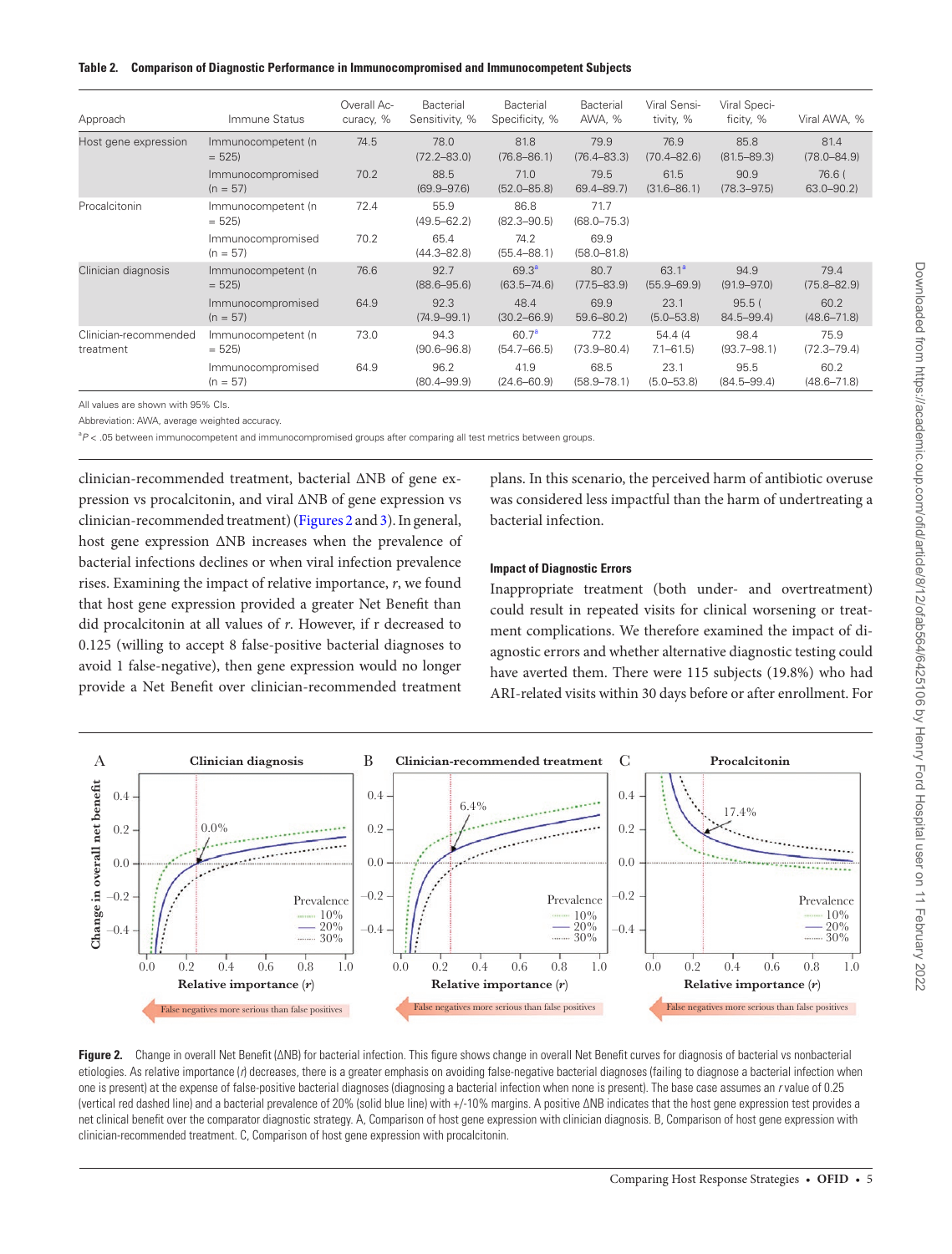

<span id="page-7-0"></span>**Figure 3.** Viral change in overall Net Benefit (∆NB) curves. This figure shows change in overall Net Benefit curves for diagnosis of viral vs nonviral etiologies. As relative importance (*r*) increases, there is a greater emphasis on avoiding false positives (diagnosing a viral infection when none is present) at the expense of false negatives (failing to diagnose a viral infection when one is present). The base case assumes an *r* value of 2 (vertical red dashed line) and a viral prevalence of 65% (solid purple line) with +/-15% margins. A positive ∆NB indicates that the host gene expression test provides a net clinical benefit over the comparator diagnostic strategy. A, Comparison of host gene expression with clinician diagnosis. B, Comparison of host gene expression with clinician-recommended treatment. A comparison with procalcitonin is not feasible as this biomarker does not discriminate viral from noninfectious etiologies.

31 subjects, the physician diagnosis changed with subsequent visits. In 15 of these cases, a bacterial infection was initially missed. Ten of these subjects were hospitalized due to delays in initiation of antibacterial therapy. The host gene expression test would have identified 9 as bacterial, highlighting an opportunity to start appropriate antibacterial therapy more quickly in those who need it. The 84 cases in which the diagnosis was unchanged through 30 days of follow-up were distributed among all 3 adjudicated etiologies ( $n = 32$  bacterial/coinfection,  $n = 34$ viral, and  $n = 18$  noninfectious illness) and were largely characterized by return visits for persistent symptoms.

In addition to assessing the impact of missed bacterial infections, we examined inappropriate antibacterial prescription rates. In our cohort, 128 subjects adjudicated as having a nonbacterial illness were prescribed antibacterial drugs, resulting in a 33.3% rate of inappropriate prescribing. A hypothetical strategy in which host gene expression was the sole determinant of antibacterial therapy would have decreased inappropriate antibacterial administration to 21.7% of antibacterials prescribed, slightly better than procalcitonin algorithms, which would have reduced it to 22.6%.

# **DISCUSSION**

Antimicrobial resistance poses a global threat that has worsened over time. There are many strategies aimed at combatting this problem. Among them is the more prudent use of antimicrobials so as to reduce the selective pressures driving resistance. ARI is the most frequent reason for infectious disease– related acute care visits and the most common condition in

6 • **OFID** • Jaffe et al

which antibacterials are inappropriately prescribed, especially as diagnostic testing remains unavailable in many outpatient settings. Therefore, easy and rapid diagnostics to guide appropriate antibiotic use are paramount. Specifically, tests to differentiate viral and bacterial infections can play an important role in improving individual patient care as well as public health. Host response–based diagnostics are particularly compelling as the immune response differentiates bacterial and viral disease. New and emerging host response strategies have thus far focused on differentiating bacterial from viral infection as the primary end point [\[23](#page-9-11), [28–](#page-9-16)[31\]](#page-9-17). However, this is only useful if it translates into clinical action. Procalcitonin has demonstrated mixed results regarding the ability to limit unnecessary antibiotic use, demonstrating that clinical utility is paramount [[32,](#page-9-18) [33](#page-9-19)]. In this study, we model the potential clinical utility of a host gene expression test that discriminates bacterial from viral infection as compared with current clinical decision-making and procalcitonin. We show that current practice is heavily weighted to overtreat with antibacterials and that host gene expression can mitigate this practice even more so than procalcitonin.

The overall accuracy of the host gene expression–based test provides an indication that the current iteration of the host gene expression diagnostic can perform well in a clinical setting. And the relatively well-balanced sensitivity and specificity of host gene expression provides evidence that this performance is relatively unbiased, especially when compared with clinicians—who have a sizeable sensitivity bias toward finding bacterial infections, to the detriment of specificity in identifying these infections. This sensitivity bias is likely driven by a desire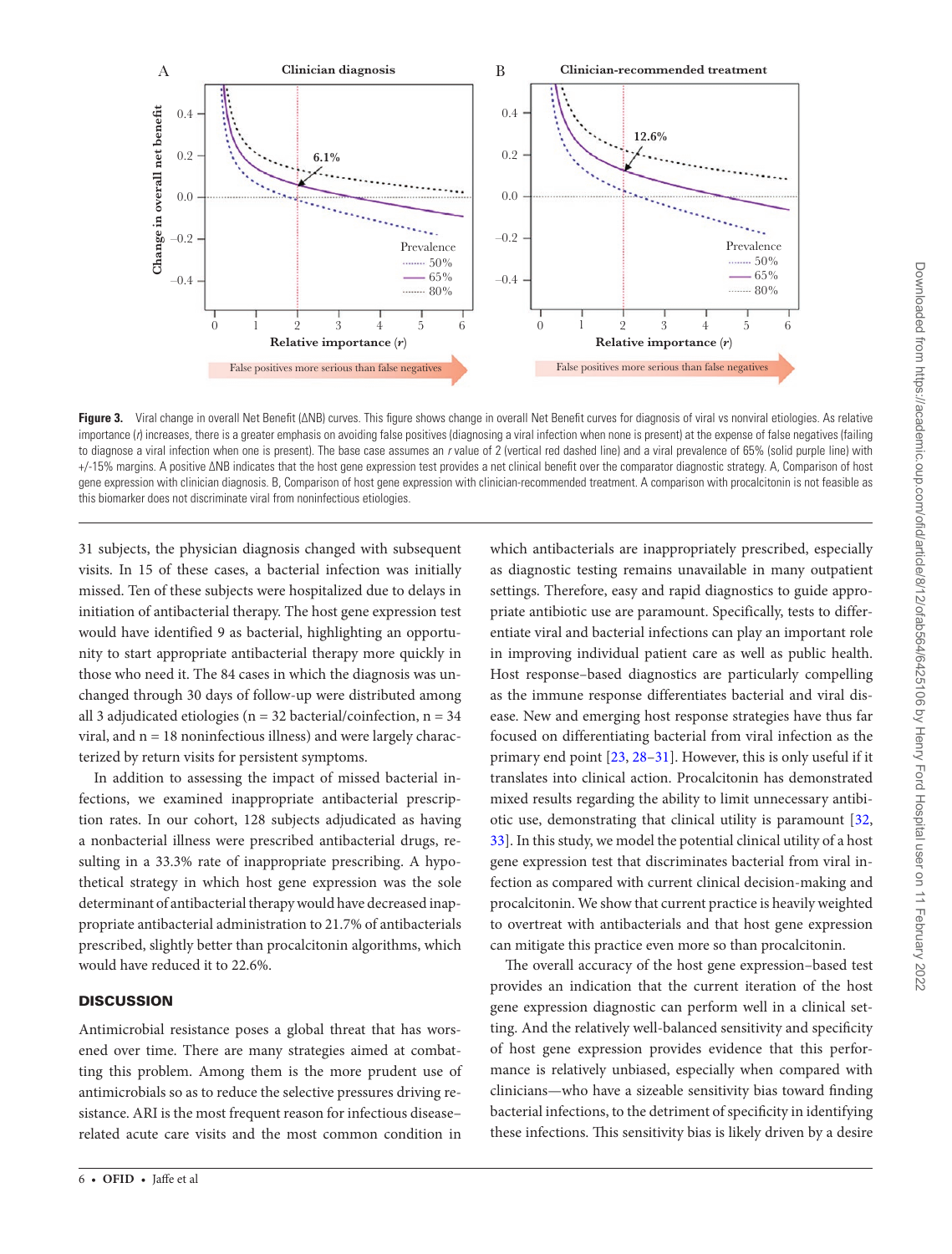not to miss bacterial infections. Indeed, we observed that 10 of 15 subjects whose bacterial infections were clinically missed and for whom we had prior visit or follow-up visit data later required hospitalization. Furthermore, we found that this clinician sensitivity bias was exacerbated in immunocompromised subjects. The host response diagnostic remained superior in this group, albeit with lower accuracy than in immunocompetent subjects, consistent with prior findings [[34](#page-9-20)]. However, antibacterial overuse is not the solution, as demonstrated by our current antimicrobial resistance crisis. This underscores the important role diagnostics can play. Tests, such as the host gene expression test described here, can provide clinicians with the diagnostic confidence needed to treat or withhold antibacterials more appropriately.

This clinician bias and the overall strong accuracy of the host gene expression test are likely the 2 main contributors to host gene expression having a significantly higher AWA than the clinician-recommended treatment for both bacterial and viral infections. This improved accuracy over clinician treatment was also reflected by the overall change in Net Benefit (∆NB), which showed that use of the host gene expression diagnostic would have benefited the subjects in our cohort when using an *r* value of 0.25 (willing to accept 4 false-positive bacterial diagnoses to avoid 1 false-negative). Interestingly, use of the host gene expression diagnostic would have more than halved the number of patients receiving inappropriate antibacterial therapy in our cohort—a potentially sizeable source of savings in terms of both health care costs and adverse medication events. Considering that true bacterial infections were overrepresented in this cohort (and viral infections underrepresented), this reduction is an underestimate. This study also did not account for antibioticassociated adverse events due to the retrospective nature of the data collection. Accounting for such adverse events would further support use of diagnostic testing to limit unnecessary antibacterial use.

Unlike the host gene expression diagnostic, procalcitonin did not perform well in this cohort, giving the lowest overall accuracy and bacterial AWA of all 4 diagnostic approaches. Unsurprisingly, host gene expression's improvement over procalcitonin was significant in terms of bacterial AWA and provided a Net Benefit improvement over a wide range of parameters. Although our findings are based purely on modeling, they are consistent with recent observations that a procalcitoninbased algorithm did not reduce antibacterial use in ED patients with lower respiratory tract infections [\[33](#page-9-19)]. Recent work also supports that procalcitonin-directed care in the ED does not reduce in-hospital mortality in patients with a low sepsis risk [\[35](#page-9-21)]. In contrast, modeling of host response–based diagnostics has estimated that early accurate diagnosis of ARI using a host response assay may result in significant cost savings, shorter lengths of hospital stay, reduced length of antibiotic use, and lower 30-day mortality [\[36](#page-9-22)]. Our findings support the notion

that host gene expression testing should be used instead of procalcitonin to improve the initial treatment of ARI, which is likely to improve patient outcomes and health care costs, while avoiding unnecessary antibacterial usage.

It is important to note that the distribution of disease etiology seen in this sample is not representative of the actual distribution within the population [[15\]](#page-9-7). Rather, samples were selected to have a roughly equal distribution of etiologies for the purposes of the initial biosignature development. Bacterial infections were overrepresented while viral etiologies were underrepresented in this study compared with actual disease prevalence [\[15\]](#page-9-7). As a result of this skewed distribution and the disparate clinical impacts of bacterial, viral, and noninfectious etiologies, standard measures of diagnostic performance (accuracy, sensitivity, specificity, etc.) are inadequate for estimating the potential diagnostic value of different methodologies. Thus, AWA and ∆NB (which correct for these issues) were utilized in our analyses to account for these limitations.

While this study was inherently limited by its retrospective nature, we showed that this host gene expression diagnostic has the potential to significantly improve the clinical diagnosis of acute respiratory illness etiologies, potentially guiding more accurate clinical interventions. We note that our findings reflect an idealized scenario and did not account for the complexities motivating clinicians to prescribe antibacterials (eg, patient requests, patient satisfaction scores, time pressures, etc.). This improved diagnostic accuracy can reduce antibacterial misuse, averting financial and health costs, while also averting missed diagnoses of potentially critical infections. However, the behavior of clinicians in the context of a novel diagnostic cannot be retrospectively assessed, especially in the context of a growing emphasis on antibacterial stewardship. Thus, confirmation of these findings with prospective testing, including the use of stewardship programs and a more heterogeneous patient population, is necessary to demonstrate clinical utility and support the adoption of novel host-based diagnostics.

#### Acknowledgments

#### *Financial support***.** None.

*Potential conflicts of interest.* E.L.T., M.T.M., G.S.G., and C.W.W. have filed for a patent pertaining to the signatures discussed in this study (WO 2017/004390 A1). E.L.T., G.S.G., and C.W.W. hold equity in Biomeme, Inc. The authors have submitted the ICMJE Form for Disclosure of Potential Conflicts of Interest. Conflicts that the editors consider relevant to the content of the manuscript have been disclosed.

#### References

- <span id="page-8-0"></span>1. Craig JC, Williams GJ, Jones M, et al. The accuracy of clinical symptoms and signs for the diagnosis of serious bacterial infection in young febrile children: prospective cohort study of 15 781 febrile illnesses. BMJ **2010**; 340:c1594.
- 2. Van den Bruel A, Thompson MJ, Haj-Hassan T, et al. Diagnostic value of laboratory tests in identifying serious infections in febrile children: systematic review. BMJ **2011**; 342:d3082.
- 3. Espino JU, Wagner MM. Accuracy of ICD-9-coded chief complaints and diagnoses for the detection of acute respiratory illness. Paper presented at: Proceedings AMIA Symposium, Washington, DC, 3–7 November **2001**.